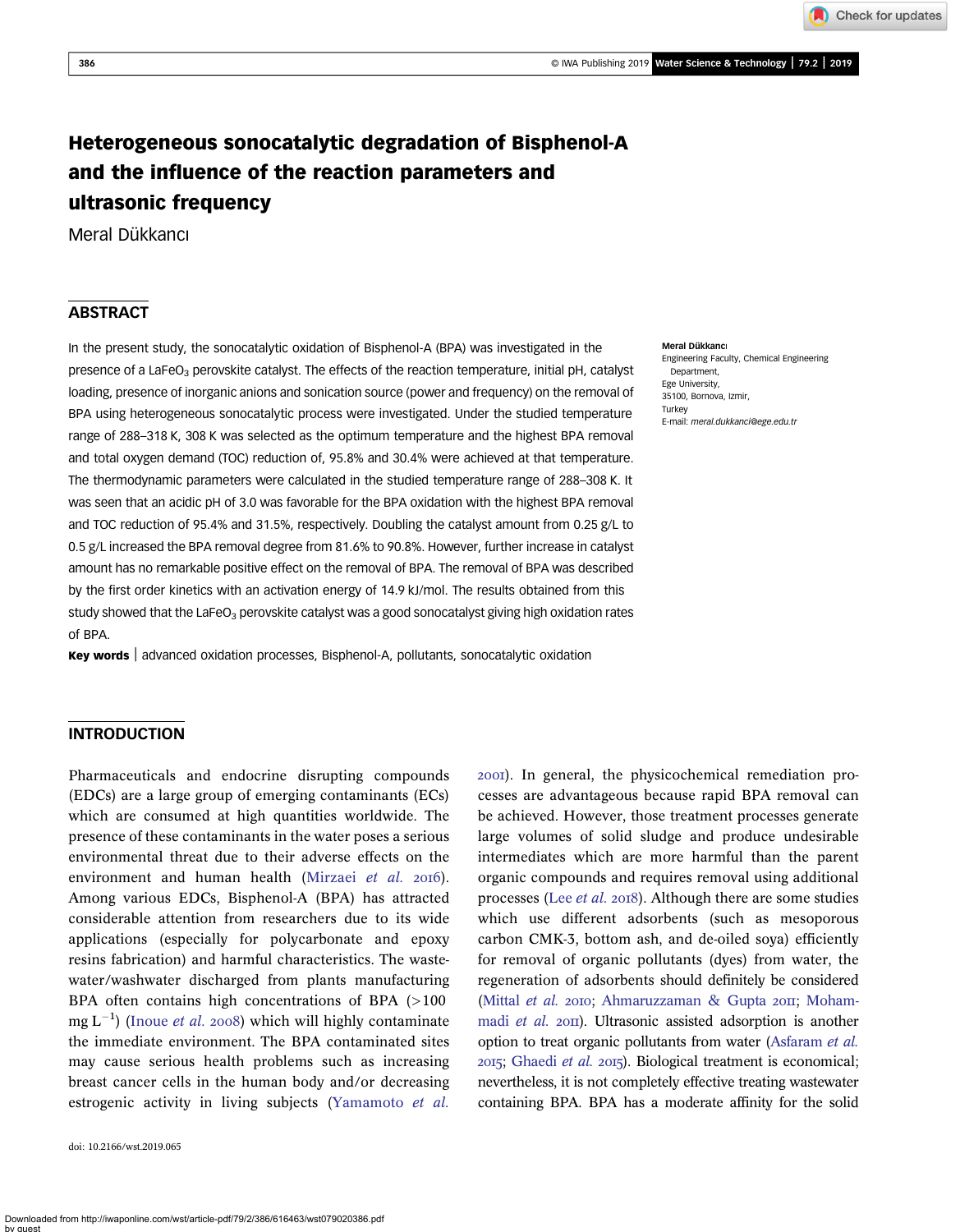with an octanol–water coefficient (log Kow) of 3.32  $(Zielin'ska et al. 20I6)$  $(Zielin'ska et al. 20I6)$ . Thus, BPA can adsorb onto suspended solids that were not completely removed in a secondary clarifier. This makes use of a post-treatment to lower the concentration of BPA in the effluent and limit its adverse effects on the water ecosystems. One of the options for such non-biodegradable organic pollutants is the Advanced Oxidation Processes (AOPs). AOPs, which are characterized by the production of highly reactive and non-selective hydroxyl radicals, and by mineralization of refractory pollutants to  $CO<sub>2</sub>$  and water, are a powerful technology for the treatment of water and wastewater contaminants. The generally used AOPs include UV/ H2O2, Fenton treatment, photoFenton, photocatalysis, and sonolysis. Among these AOPs, photocatalysis is a promising technology. As photocatalytic processes using different photocatalysts (such as  $CeO<sub>2</sub>$  based catalyst, ZnO nanocomposites, and  $TiO<sub>2</sub>$  are low cost and environmentally friendly technologies, they are frequently preferred for the treatment of wastewater containing organic pollutants [\(Gupta](#page-10-0) et al. 2011; [Saravanan](#page-10-0) et al. 2013a, 2013b, 2015). However, formation of byproducts tried to be minimized by changing reaction parameters. Besides all these, sonication (US) is one of the versatile techniques due to its safety, cleanliness, and energy efficiency properties. The effect of sonication is the direct result of the production of cavitation microbubbles which are also called microreactors. The generated microbubbles grow with applied ultrasonic frequency and when the resonance frequency size reaches a critical value, the bubbles collapse violently. The violent implosion of bubbles and adiabatic warming of the vapor occurs simultaneously and results in the formation of localized areas with temperature and pressure (hot-spots) of 5,000 K and 1,800 atm, respectively. These extraordinary conditions can dissociate water molecules to form hydro-gen and hydroxyl radicals (H<sup>+</sup> and <sup>+</sup>OH) ([Khataee](#page-10-0) et al.  $2017a$ ; [Khataee](#page-10-0) *[et al.](#page-11-0)*  $2018$ ; Yao *et al.*  $2018$ ). The collapse of microbubbles also induces the phenomenon of sonoluminescence that produce a light energy with a relatively wide range of wavelengths (below 375 nm).

However, oxidation of organic pollutants by sonication requires a high amount of energy and it may take a long time to achieve complete oxidation. One of the ways to increase sonodegradation efficiency is using a hybrid process, such as sonocatalytic oxidation in the presence of an appropriate semiconductor.

In the present study, a  $LaFeO<sub>3</sub>$  perovskite catalyst was used as sonocatalyst and the radicals formation reactions in the sonocatalytic process are given below [\(Babu](#page-9-0) et al.  $2017$ ):

$$
H_2O +))) \rightarrow HO^{\bullet} + H^{\bullet} \tag{1}
$$

$$
HO^{\bullet} + HO^{\bullet} \to H_2O_2 \tag{2}
$$

$$
Fe3+ + H2O2 \rightarrow Fe2+ + HOO• + H+
$$
 (3)

$$
Fe^{2+} + H_2O_2 \rightarrow Fe^{3+} + HO^{\bullet} + OH- \tag{4}
$$

$$
Fe^{3+} + HOO^{\bullet} \to Fe^{2+} + O_2^{-\bullet} + H^+ \tag{5}
$$

$$
\text{Fe}^{3+} + \text{O}_2^{-} \rightarrow \text{Fe}^{2+} + \text{O}_2 \tag{6}
$$

$$
HO^{\bullet} + H_2O_2 \rightarrow HOO^{\bullet} + H_2O \tag{7}
$$

$$
C_{15}H_{16}O_2 + OH^{\bullet} \text{ and/or HOO}^{\bullet} \rightarrow CO_2 + H_2O \tag{8}
$$

The HO<sup>•</sup> and HOO<sup>•</sup> radicals are involved in the mineralization of BPA (Equation (8)).

At the same time, as mentioned, the collapse of the cavitation bubble produces light energy, sonoluminescence, with a relatively wide range of wavelengths (below 375 nm) can excite  $LaFeO<sub>3</sub>$  particles to act as a photocatalyst and then photo-generated hole-electron pairs are formed ([Zhou](#page-11-0) [et al.](#page-11-0) 2015a; [Chen](#page-9-0) et al. 2016; [Eskandarloo](#page-10-0) et al. 2016; [He](#page-10-0)  $et$  al. 2016). OH $\dot{}$  radicals are produced by the reaction of electrons with  $O_2$  and H<sup>+</sup>. The generated holes react with  $OH^-$  and/or  $H_2O$  to produce hydroxyl radicals which react with BPA molecules [\(Dükkanc](#page-10-0)ı 2018):

Moreover, the presence of a solid sonocatalyst could provide additional active sites for nucleation of bubbles which increases the number of cavitation bubbles formed.

Although there are some studies on photocatalytic/ photoFenton oxidation or wet air oxidation of organic pollutants (such as p-chlorophenol, Rhodamine B dye and salicylic acid) (Yang [et al.](#page-11-0) 2007; Hu et al. 2012; Ye et al.  $2018a$ ,  $2018b$ ) over LaFeO<sub>3</sub> catalyst, there is no detailed study on the sonocatalytic oxidation of BPA using a perovskite type catalyst. However, in the study done by [Afifah &](#page-9-0) [Saleh](#page-9-0) 2016, the activity of  $LaFeO<sub>3</sub>$  perovskite catalyst was tested under visible light and ultrasonic irradiation separately and simultaneously to degrade methylene blue dye as a model of organic contaminant. They observed better sonocatalytic activity (∼90%) than that photocatalytic activity (∼80%) after 2 h. The maximum color removal of 100% was obtained for the simultaneous irradiation of visible light and ultrasonic irradiation within 2 h. This result indicates that  $LaFeO<sub>3</sub>$ perovskite catalyst may also be used as an efficient sonocatalyst for the removal of more refractory organic pollutant of BPA in water under proper conditions. So, in the present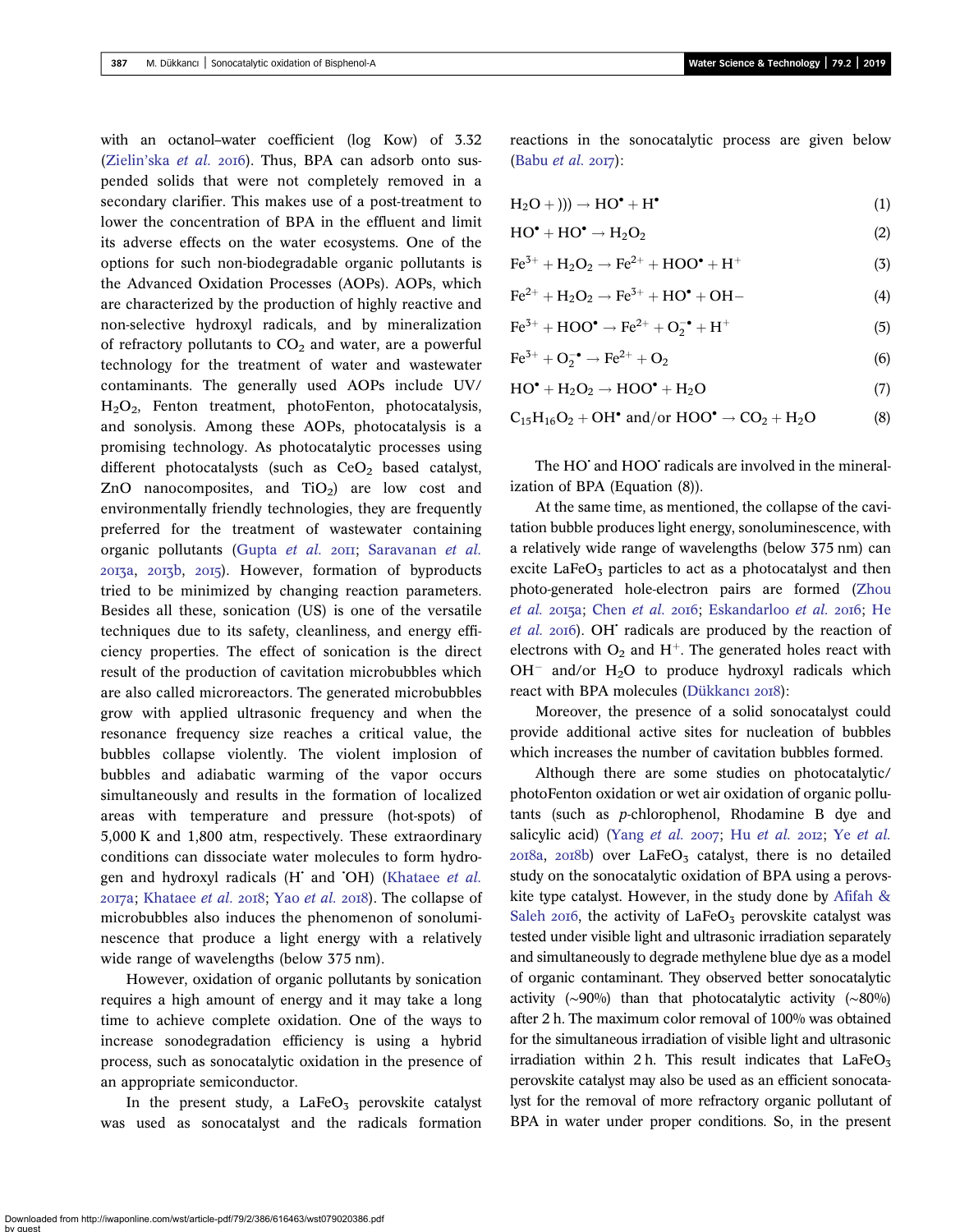study, the sonocatalytic oxidation of BPA in the presence of the LaFeO<sub>3</sub> perovskite was studied. The effects of the reaction parameters, such as temperature, pH of BPA, and catalyst loading were studied. The thermodynamic activation parameters were calculated, and the efficiency of the low and high frequency was compared with each other.

## EXPERIMENTAL STUDY

#### Experimental setup

BPA was dissolved in water by stirring for 8 h. The sonication using the ultrasonic probe system (20 kHz, Bandelin HD3200) was conducted in a glass reactor which was equipped with a cooling jacket. The reaction temperature was kept constant at the desired temperatures by circulating cooling water (PolyScience, MX07R-20- A12E) around the reactor to avoid a significant overheating of the reaction media. The system was placed in a box to block the noise from the ultrasonic probe system, Supplementary Data (Figure S1(a), available with the online version of this paper). A high frequency ultrasonic reactor (850 kHz, Meinhardt E/805/T, Supplementary Data (Figure S1(b)) was also used for the oxidation of BPA, and the obtained results were compared with that obtained from the ultrasonic probe system. Each run took 6 h and samples were taken from the vessel at specified times and put in an iced-bed to stop the reaction. Then the samples were centrifuged and filtered with 0.45 μm polytetrafluoroethylene (PTFE) syringe filters. The catalyst free samples were analyzed using a high performance liquid chromatography (HPLC) (Agilent 1,200 series) with a ZORBAX Eclipse Plus C18  $(4.6 \times 150 \text{ mm}, 5 \mu \text{m})$  column. Detection was achieved with an UV detector at 278 nm, with a 20 μL sampling loop. The mobile phase, ultrapure water/acetonitrile (50/50, v/v) was run in an isocratic mode with a flow rate of 0.5 mL/min. BPA removal, % was calculated using Equation (9).

$$
BPA \text{ removal}, \ \ \frac{\phi_0}{\phi} = \frac{C_{BPA,0} - C_{BPA}}{C_{BPA,0}} \times 100 \tag{9}
$$

where  $C_{\text{BPA},0}$  and  $C_{\text{BPA}}$  are the initial concentration and the concentration of BPA at a taken time, respectively.

At the beginning of each run to establish the adsorption/ desorption equilibrium of BPA over the catalyst, a known concentration of BPA was stirred with catalyst in the absence of sonication, and  $H_2O_2$  at studied temperatures. The adsorption of BPA at the end of 30 min was in the range of 1.75–2.1% (except in the run where initial pH of  $BPA = 3.0$ , 5.89%). The initial concentration was taken as the concentration at the end of 30 min of adsorption just after the addition of  $H_2O_2$ .

In addition to this measurement, the total organic carbon (TOC) removal of the BPA solution was determined by measuring the initial TOC and final TOC (at the end of the run) of the BPA solution (Teledyne, Tekmar, Lotix). TOC was calculated as the difference between the total carbon (TC) and inorganic carbon (IC) in the liquid sample and TOC reduction was calculated using Equation (10). This reduction shows the mineralization degree of BPA to  $CO<sub>2</sub>$  and water.

$$
TOC reduction, \ \ \% = \frac{TOC_0 - TOC}{TOC_0} \times 100 \tag{10}
$$

where  $\text{TOC}_0$  and  $\text{TOC}$  are the initial and final  $\text{TOC}$  values of BPA, respectively.

#### Preparation of LaFeO<sub>3</sub> perovskite catalyst

The LaFe $O_3$  perovskite catalysts were prepared using the sol-gel preparation method and then the resulting material was calcined at 500 $\degree$ C for 6 h. The catalyst preparation procedure and detailed characterization studies were given in the previous study [\(Dükkanc](#page-9-0)ı 2016).

#### Calculation of actual sonication power

The actual power of sonication is different from the output power of an ultrasonic generator. The actual power of an ultrasonic generator is measured using the calorimetric method. In calorimetry, the temperature (T) of liquid (here water) is recorded against time (t), with the help of the thermocouple placed in the reactor. The ultrasonic power actually entering the system is obtained according to Equation (11):

Power (W) = 
$$
\left(\frac{dT}{dt}\right) * C_p * M
$$
 (11)

where (dT/dt) is the temperature rise per second,  $C_p =$  heat capacity of water (4.187 kJ kg<sup>-1</sup> K<sup>-1</sup> at 20 °C) and M = mass of water used in kg ([Torres](#page-10-0) et al. 2007; [Rayaroth](#page-10-0) et al. 2015).

The actual ultrasonic power for each ultrasonic system determined by calorimetry and power density values are given in the Supplementary Data (Table S1, available online). The calculation of power density (W/mL) is important so as to compare the different ultrasonic equipment as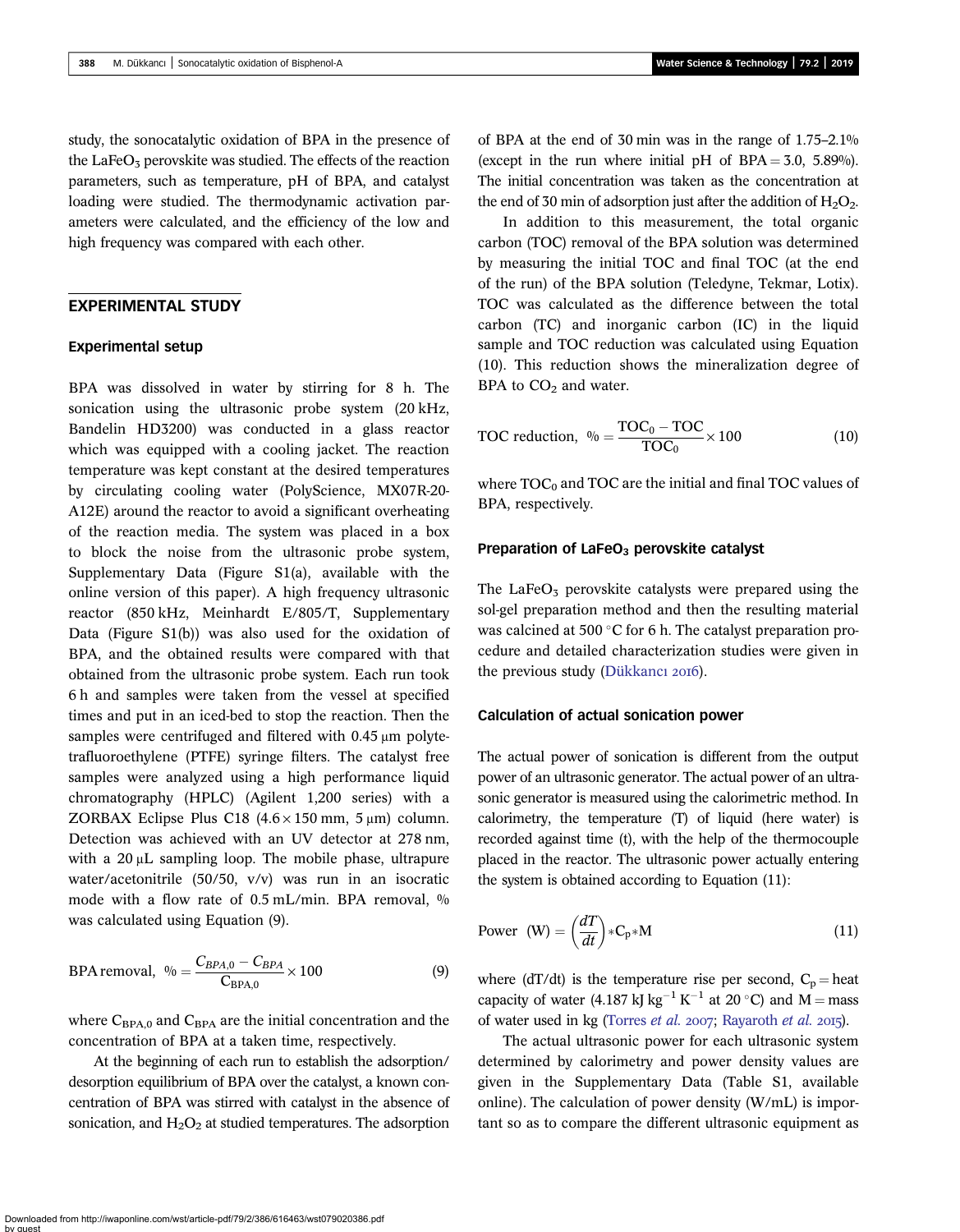they contain different solution volumes. Each experiment was performed in triplicate to determine the average values.

### RESULTS AND DISCUSSION

## Sonocatalytic oxidation of BPA using the ultrasonic probe system

#### Oxidation of BPA by individual systems

In order to evaluate the efficiency of sonication on BPA oxidation, the following experiments were performed, (i) Cat +  $H_2O_2$  (Fenton), (ii) only US, (iii) US +  $H_2O_2$ , and (iv)  $Cat + US + H<sub>2</sub>O<sub>2</sub>$  (sonocatalytic). As seen in Figure 1, only 3.95% BPA removal was observed using Fenton oxidation. This low BPA removal degree showed that the presence of only  $H_2O_2$  was not effective to activate the catalyst. A BPA removal of 69.9% was achieved in the oxidation of BPA using only sonication (US). The addition of  $H<sub>2</sub>O<sub>2</sub>$  increased the BPA removal degree to 84.2% after a reaction time of 6 h. The increased BPA removal compared to US alone can be attributed to the formation of some extra hydroxyl radicals from the decomposition of  $H_2O_2$  by sonication [\(Dükkanc](#page-10-0)ı 2018).

The percent of BPA removal strongly increased to 90.8% using sonocatalytic process after 6 h. The high efficiency of the sonocatalytic process is due to the formation of more HO<sup>•</sup> radicals than that of other processes, for example: only US,  $US + H<sub>2</sub>O<sub>2</sub>$ , Cat +  $H<sub>2</sub>O<sub>2</sub>$ .

The highest TOC reduction of 23.5% was obtained in the hybrid system of sonocatalytic  $(US + H<sub>2</sub>O<sub>2</sub> + Cat)$  oxidation. The synergism was calculated based on Equation (12) and in the mineralization synergism of 2.12 was experienced using this hybrid system. It is worth mentioning that this synergistic effect makes this hybrid system more favorable from the environmental points of view.

$$
\text{Synergistic effect} = \frac{[\text{TOC, } \frac{0}{0}]_{\text{Cat} + \text{H2O2} + \text{US}}}{[\text{TOC, } \frac{0}{0}]_{\text{US} + \text{H2O2}} + [\text{TOC, } \frac{0}{0}]_{\text{Cat} + \text{H2O2}}}
$$
(12)

## Effect of temperature on the sonocatalytic oxidation of BPA

The effect of reaction temperature on the oxidation of BPA using the sonocatalytic process was investigated at temperatures of 288, 298, 308, and 318 K with the following conditions:  $0.50$  L of 66  $\mu$ M BPA solution,  $0.50$  g/L of catalyst, concentration of  $H_2O_2$  of 2.4 mM, an ultrasonic power density of 0.064 W/mL, and an initial pH of 8.5 at a stirring speed of 350 rpm. This effect is presented in [Figure 2\(a\)](#page-4-0).

It is known that the liquid temperature affects the intensity of collapse, rate of the reaction, threshold/nucleation, and almost all physical properties. An increase in the ambient temperature decreases the viscosity and surface tension, as well as increasing the vapor pressure of the solvent. Thus, the cavitation threshold becomes lower and



Figure 1 | Oxidation of BPA by individual systems, BPA removal, %, and TOC reduction, % after 6 h of oxidation (initial concentration of BPA = 66 µM, T = 298 K, catalyst = 0.5 g/L, pH = 8.5,  $H<sub>2</sub>O<sub>2</sub> = 2.4$  mM, and stirring speed = 350 rpm).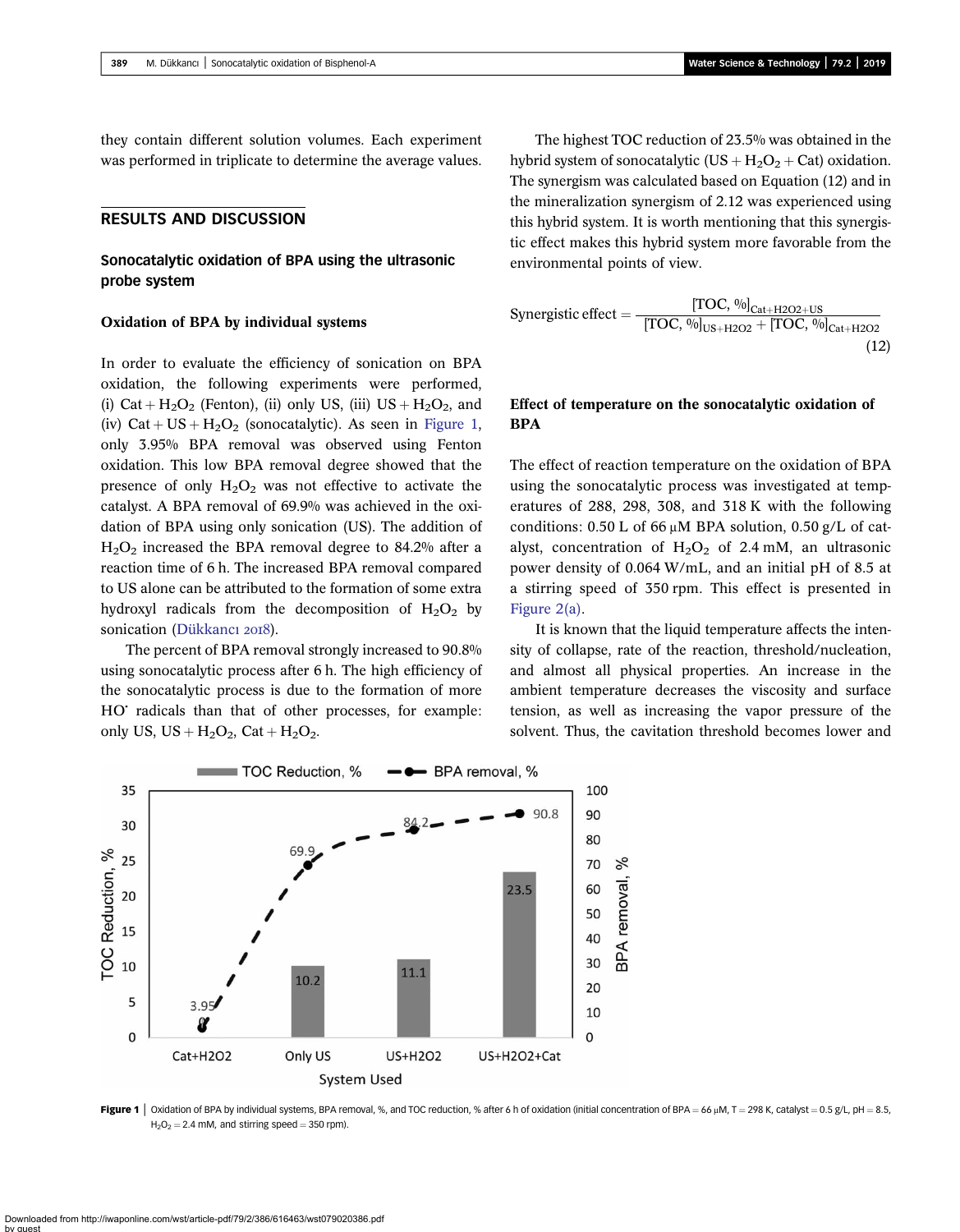<span id="page-4-0"></span>

Figure 2 | (a) Effect of temperature on the sonocatalytic oxidation of BPA, BPA removal, %, and TOC reduction, % after 6 h of oxidation (pH = 8.5), (b) effect of pH on the sonocatalytic oxidation of BPA, BPA removal, %, and TOC reduction, % after 6 h of oxidation (T = 298 K) (initial concentration of BPA = 66 µM, catalyst = 0.5 g/L, H<sub>2</sub>O<sub>2</sub> amount = 2.4 mM, and stirring speed  $=$  350 rpm).

a lower intensity is necessary to induce cavitation [\(Mason &](#page-10-0) [Lorimer](#page-10-0) 2002; [Mason & Peters](#page-10-0) 2002). In the present study, temperature has a positive effect on the BPA removal in temperatures ranges of 288–308 K. BPA removals of 85.3%, 90.8%, and 95.8% were achieved at 288, 298, and 308 K. A higher temperature increases the rate of the Fenton reaction which occurred between  $LaFeO<sub>3</sub>$ perovskite catalyst and  $H_2O_2$ . However, at the highest temperature tested in the study, 318 K, BPA removal decreases to 79.7% after 6 h of oxidation. This is because, at higher temperature, the bubble collapse is less violent as more vapor may enter the bubble. In addition, at high temperatures, large numbers of cavitation bubbles are generated and these will act as a barrier to sound transmission and dampen the effective ultrasonic energy from the source that enters the liquid medium (Mason  $\&$  Peters 2002). In addition to this, additional high temperatures would cause a very quick bubble collapse to take place. In other words, the bubble collapse time is too short for the water molecule cleavage to HO' radicals, and this is not suitable for increasing the formation of  $HO<sup>+</sup>$  radicals [\(Wang](#page-11-0) *et al.* 2016). Therefore, a suitable reaction temperature for the solution phase is necessary to obtain the optimal oxidation efficiency for organic pollutants in sonication. In this study, 308 K of temperature was selected as the optimal temperature for the oxidation of BPA in the system and conditions used in this study.

The highest TOC reduction was observed at 308 K as 30.4%.

First and second order reaction kinetics were tested for the sonocatalytic oxidation of BPA, see Supplementary Data (Table S2, available with the online version of this paper). It was seen that sonocatalytic oxidation of BPA over an  $LaFeO<sub>3</sub>$  perovskite catalyst follows the first order kinetics.

The Arrhenius expression, which shows the relationship between the reaction temperature and reaction rate constant, k,  $_{\text{is}}$  described as follows in Equation (13)

$$
k = A \exp\left(-\frac{E_a}{RT}\right) \tag{13}
$$

where A is the pre-exponential (or frequency) factor;  $E_a$  is the activation energy  $($ J mol<sup>-1</sup> $)$ ; R is the ideal gas constant  $(8.314$  J mol<sup>-1</sup> K<sup>-1</sup>), and T is the reaction temperature (K).

The integration of Equation (13) is expressed by the following equation:

$$
Ink = InA - \frac{E_a}{RT}
$$
\n<sup>(14)</sup>

From the plot of lnk and 1/T, based on the slope  $\left(-\frac{E_a}{R}\right)$ ,  $E_a$  in Arrhenius form was calculated as 14.9 kJ/mol, see Supplementary Data (Figure S2, available online).

From  $E_a$  the activation enthalpy  $\Delta H$  can be calculated by means of Equation (15):

$$
\Delta H = E_a - RT \tag{15}
$$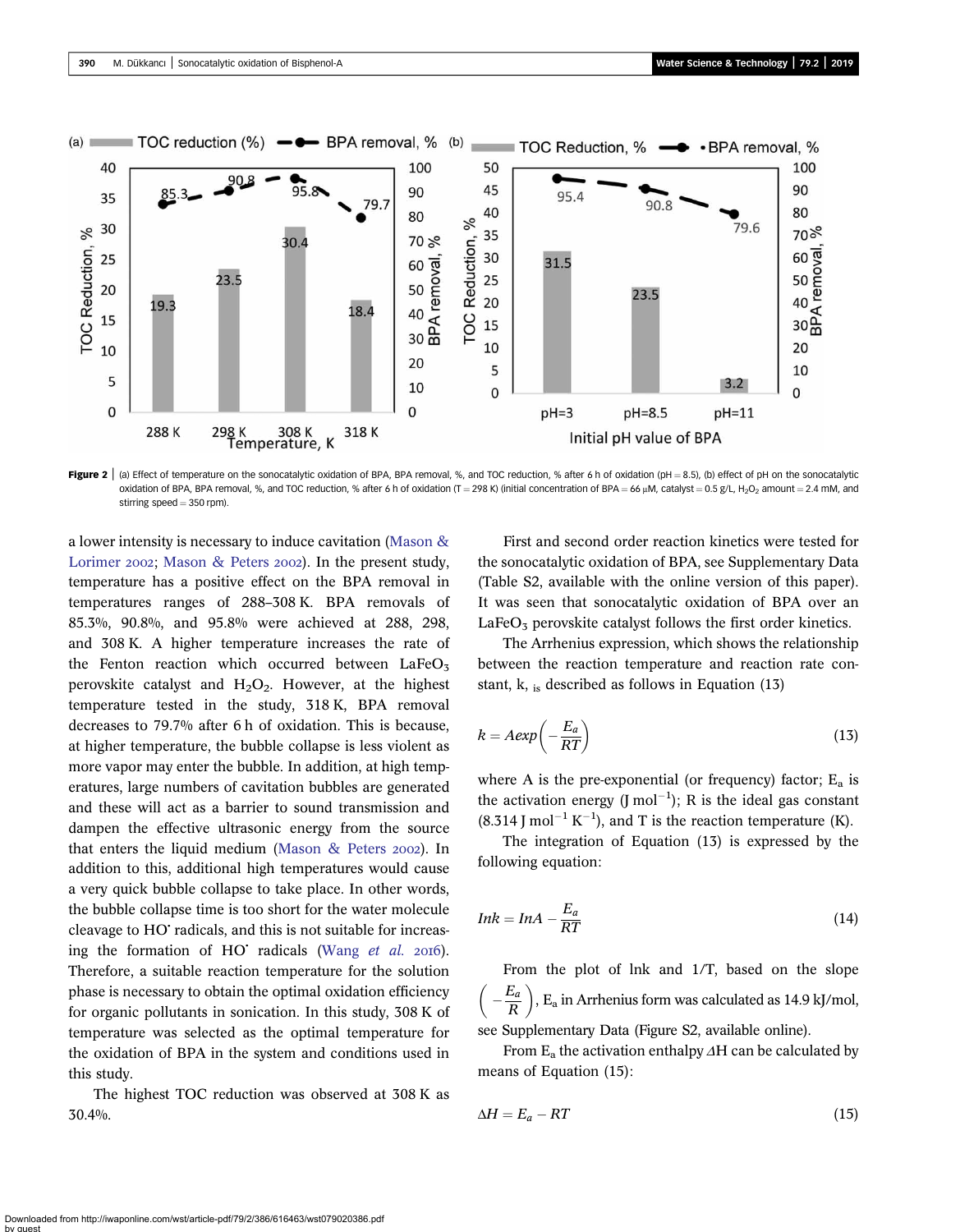The activation entropy is described by:

$$
\Delta S = R \left( lnA - ln \frac{k_B T}{h} - 1 \right) \tag{16}
$$

where  $k_B$  is the Boltzmann constant  $(1.381 \times 10^{-23} )$ . K<sup>-1</sup>) and h the Planch constant  $(6.626 \times 10^{-34} \text{ J.s})$  ([Ammar](#page-9-0) 2016; [Chakma & Moholkar](#page-9-0) 2016).

By using calculated activation entropy and activation enthalpy, Gibbs free energy can be calculated using the following equation:

$$
\Delta G = \Delta H - T\Delta S \tag{17}
$$

The calculated values of different thermodynamic activation parameters are listed in Table 1.

## Effect of the initial pH value of BPA on the sonocatalytic oxidation of BPA

pH is an important parameter in sonochemical oxidation because it may change the physical and chemical behavior, depending upon the nature of the compound, such as electrostatic and hydrophobic interactions. The effect of the initial pH of the BPA solution on its oxidation was studied at three different initial pH values of 3, 8.5, and 11.0 with the following conditions:  $0.50 \text{ L}$  of  $66 \mu \text{M}$  BPA solution, an  $H_2O_2$  concentration of 2.4 mM, a catalyst loading of 0.5 g/L, a reaction temperature of 298 K, and an ultrasonic power density of 0.064 W/mL. The results are shown in [Figure 2\(b\).](#page-4-0)

As shown in [Figure 2\(b\)](#page-4-0), the BPA removal was adversely affected with the increase in pH. It was clear that an acidic pH of 3.0 was favorable in the sonocatalytic oxidation of BPA. In other words, a higher BPA removal degree of BPA was achieved at a pH lower than pKa value of BPA  $(pK_{a1} = 9.6$  and  $pK_{a2} = 10.2)$ . Hence, at an acidic pH of 3.0, BPA exists mainly in molecular form, whereas at a pH of 11.0 it is completely ionic. It is well known that the

Table 1 | Calculated thermodynamic activation parameters

|     |       | $T(K)$ E <sub>a</sub> (kJmol <sup>-1</sup> K <sup>-1</sup> ) $\Delta H$ (kJmol <sup>-1</sup> K <sup>-1</sup> ) $\Delta S$ (kJmol <sup>-1</sup> K <sup>-1</sup> ) $\Delta G$ (kJmol <sup>-1</sup> K <sup>-1</sup> ) |           |        |
|-----|-------|--------------------------------------------------------------------------------------------------------------------------------------------------------------------------------------------------------------------|-----------|--------|
| 288 | 14.89 | 12.491                                                                                                                                                                                                             | $-0.2443$ | 82.845 |
| 298 |       | 12.408                                                                                                                                                                                                             | $-0.2446$ | 85.289 |
| 308 |       | 12.325                                                                                                                                                                                                             | $-0.2448$ | 87.737 |

hydrophilic character of the ionic form of molecules is much higher than that molecular form. Thus, BPA molecules are less likely to approach the negatively charged cavity bubbles where the hydroxyl radicals are maximized, and the temperatures are high enough to cause thermal decomposition (pyrolysis) ([Kidak & I](#page-10-0)nce 2006; [Gültekin &](#page-10-0) İnce 2008).

In addition to this, the BPA molecule has two negative oxygen atoms in the hydroxyl groups and four negative carbon atoms in the phenolic group and at acidic conditions, more protons could accumulate on the catalyst surface. The heterocharge between the BPA and catalyst surface was in favor of an adsorbing reaction. Hence, the acidic conditions favor the initial adsorption of BPA on the positively charged  $LaFeO<sub>3</sub>$  perovskite surface ([Wang](#page-11-0) [et al.](#page-11-0) 2009; Wei et al. 2012). This result was confirmed with the adsorption/desorption experiment done in the first 30 min of the run. As mentioned in 'Experimental Setup', at the beginning of each run to establish the adsorption/desorption equilibrium of BPA over the catalyst, a known concentration of BPA (here  $66 \mu M$ ) was stirred with catalyst in the absence of  $H_2O_2$  and US. The highest adsorption of 5.89% was observed at the end of 30 min at an initial pH of 3.0. Moreover, the oxidation potential of the highly oxidative HO• radicals decrease with the increasing pH. The HO radicals have an oxidation potential of 2.65–2.80 V at a pH 3, while only  $1.90$  V at pH 7.0 ([Dükkanc](#page-9-0)ı 2017). In addition, at high pH values,  $H_2O_2$  decomposes into  $H_2O$  and  $O_2$ , and that reduces the amount of hydroxyl radicals [\(Huang](#page-10-0) et al. 2012).

The highest TOC reduction of 31.5% was achieved at an acidic pH of 3.0.

Dynamic analysis of BPA sonocatalytic oxidation was performed by giving HPLC chromatogram in the following conditions: initial concentration of  $BPA = 66 \mu M$ , catalyst = 0.5 g/L,  $T = 298$  K,  $H_2O_2$  amount = 2.4 mM, pH = 3.0, and stirring speed  $=$  350 rpm. The related figure is given in the Supplementary Data (Figure S3, available online). The decrease in the concentration of BPA with time can be seen clearly. Under the studied conditions, the retention time of BPA was 7.1 min. As known,  $H_2O_2$  was used as the oxidant and the retention time of the peak belonging to the  $H_2O_2$  was 2.8 min. The other peaks at the retention times of 2.4 min, 3.2 min, 3.5 min, 3.9 min and 5.2 min belong to intermediates formed in the oxidation. The retention time of all formed intermediates are smaller than the BPA, hence, it can be said that the hydrophilic character of the intermediates are stronger than the BPA.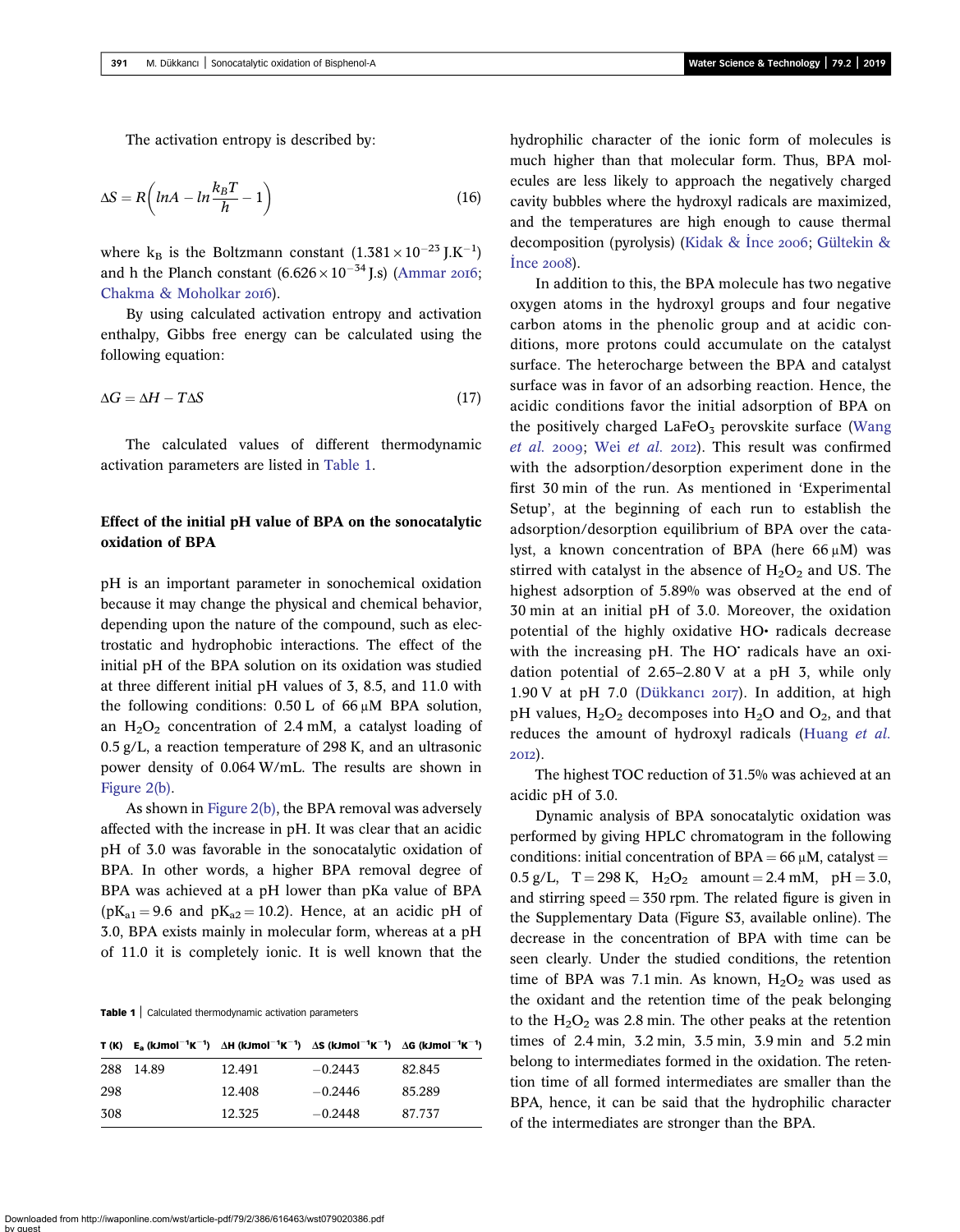## Effect of catalyst loading on the sonocatalytic oxidation of BPA

The effect of the catalyst loading on the oxidation of BPA was investigated by varying the catalyst loading in the range of 0.25 g/L to 1.0 g/L for the initial concentration of BPA of 66 μM at a temperature of 298 K in the presence of 2.4 mM of  $H_2O_2$  and at the stirring speed of 350 rpm. The ultrasonic power density was constant as 0.064 W/mL. The results are seen in Figure 3(a).

As seen in Figure 3(a), doubling the catalyst amount from  $0.25$  g/L to  $0.5$  g/L increased the BPA removal degree from 81.6% to 90.8%. However, further increase in catalyst amount has no remarkable positive effect on the removal of BPA. Similarly, as the catalyst loading increased from 0.25 to 0.5 g/L the initial rate increased from  $1.67 \times 10^{-4}$ to  $4.190 \times 10^{-4}$  mol/L min. However, the initial rate did not change significantly as the catalyst loading increased from 0.5 to  $1 \frac{g}{L}$  (4.197 × 10<sup>-4</sup> mol/L min). It shows that the external mass transfer resistance is negligible in the catalyst loading range of 0.5–1 g/L. It can be concluded that the reaction rate was not limited by the external mass transfer under the standard reaction conditions involving 0.5 g/L of catalyst. On the other hand, the reaction mixture was stirred vigorously at 350 rpm and due to the turbulence created by sonication, external diffusion resistance between the bulk solution and the catalyst surface can be eliminated. Internal diffusion resistance was also negligible due to the catalyst being used in powder form  $(Smith 1981)$  $(Smith 1981)$ .

The presence of solid catalyst particles in the sonocatalytic oxidation increases the intensity of cavitation by providing additional nuclei for generation of cavities and the subsequent violent collapse of these cavities releases large magnitudes of energy and then the formation of more reactive hydroxyl and hydroperoxyl radicals. However, the solid catalyst particles also act as a barrier (opposite effect) for the distribution of sound waves which decreases the energy transmitted into the system [\(Gogate](#page-10-0) [& Pandit](#page-10-0) 2004).

The highest TOC reduction of 23.8% was achieved in the presence of 1 g/L catalyst.

## Effect of addition of inorganic anions on the sonocatalytic oxidation of BPA

Because inorganic anions such as  $Cl^-$ , NO<sub>3</sub> and SO<sub>4</sub><sup>2</sup> commonly exist in wastewaters, the effects of these anions on the sonocatalysis efficiency were investigated by separately adding NaCl, NaNO<sub>3</sub> and Na<sub>2</sub>SO<sub>4</sub> as Cl<sup>-</sup>, NO<sub>3</sub> and SO<sub>4</sub><sup>-</sup> sources, respectively, in 5 mmol/L to the reaction solution under the following conditions:  $0.50 \text{ L}$  of  $66 \mu \text{M}$  BPA solution, 0.50 g/L of catalyst, concentration of  $H_2O_2$  of 2.4 mM, an ultrasonic power density of 0.064 W/mL, and an initial pH of 8.5 at a stirring speed of 350 rpm. This effect is presented in Figure 3(b).

As seen in Figure  $3(b)$ , the addition of  $Cl^-$  anion has a negligible effect on sonocatalytic oxidation of BPA. However, the presence of  $SO_4^{2-}$  and  $NO_3^-$  inhibited the



Figure 3 | (a) Effect of catalyst loading on sonocatalytic oxidation of BPA, BPA removal, %, and TOC reduction, % after 6 h of oxidation, (b) effect of addition of inorganic anions on the sonocatalytic oxidation of BPA, BPA removal, %, and TOC reduction, % after 6 h of oxidation (catalyst = 0.5 g/L, NaCl, NaNO<sub>3</sub> or Na<sub>2</sub>SO<sub>4</sub> = 5 mM) (initial concentration of  $BPA = 66 \mu M$ , pH = 8.5, T = 298 K, H<sub>2</sub>O<sub>2</sub> amount = 2.4 mM, and stirring speed = 350 rpm).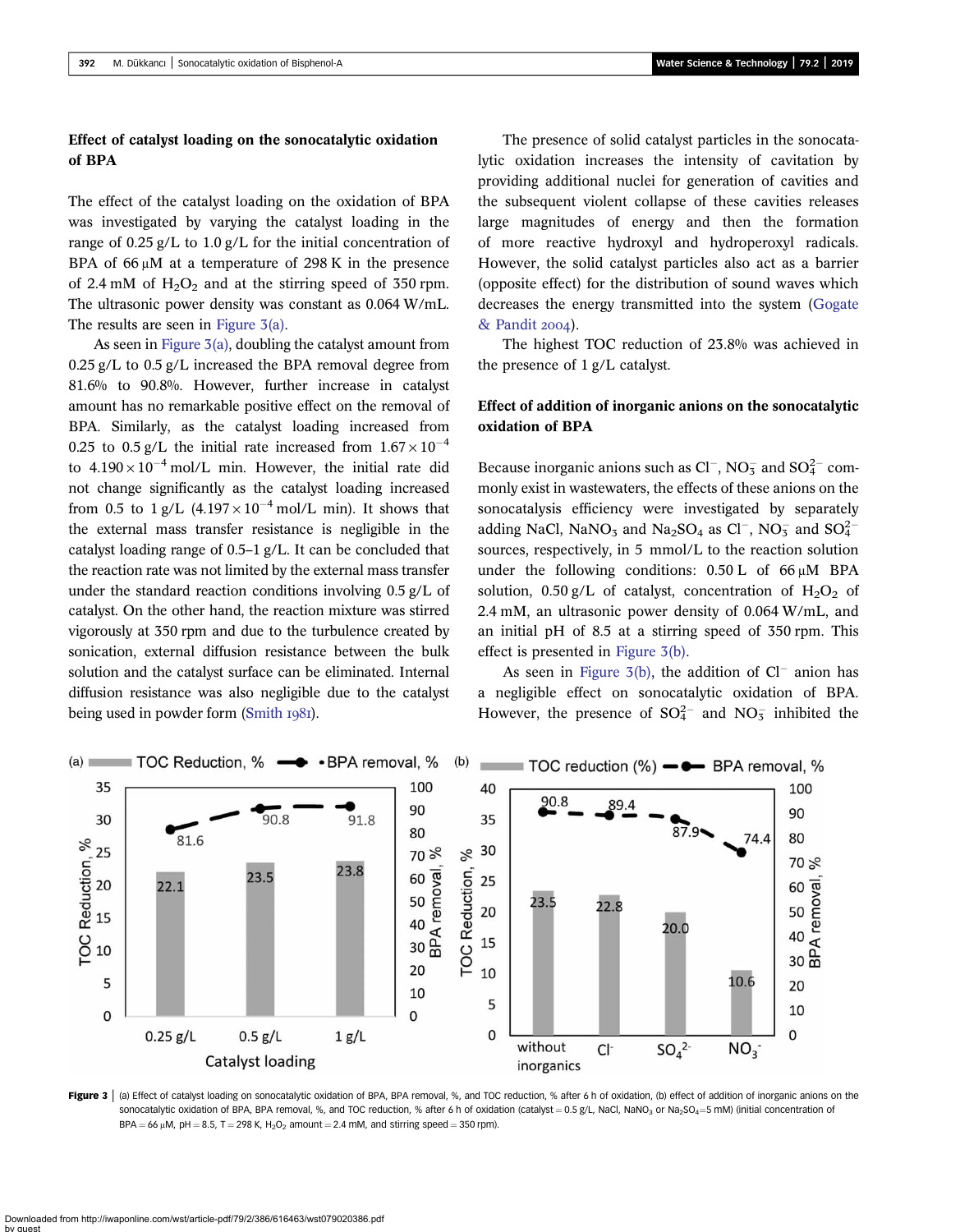<span id="page-7-0"></span>BPA removal and TOC reduction due to the inorganic anion OH<sup>•</sup> radical scavenging effect. These inorganic anions can react with the sonogenerated OH<sup>c</sup> radicals to produce NO<sub>3</sub>, SO<sub>4</sub>, and Cl' which have lower oxidation potential than that of OH $\cdot$  radicals ([Zhou](#page-11-0) et al. 2015b; [Khataee](#page-10-0) et al. 2017b).

Although presence of inorganic anions in reaction solution reduces BPA removal degree, the sonocatalytic efficiency of  $LaFeO<sub>3</sub>$  perovskite catalyst is still high. The BPA removal values were 89.4%, 87.9% and 74.4% in the presence of  $Cl^-$ ,  $SO_4^{2-}$  and  $NO_3^-$ , respectively, after a reaction time of 6 h. After the same reaction time, TOC reductions of 22.8%, 20.0% and 10.6% were obtained, respectively. This result indicates that the  $LaFeO<sub>3</sub>$  catalyst can also be used as an effective sonocatalyst in the treatment of real industrial wastewater.

## Sonocatalytic oxidation of BPA using a high frequency ultrasonic reactor

The sonocatalytic oxidation of BPA was also investigated using a high frequency (850 kHz) ultrasonic reactor at three different powers and power densities of 4, 8, and 32 W and 0.011, 0.023, and 0.091 W/mL, respectively. Experiments were conducted at a temperature of 298 K, with 0.5 g/L of catalyst, in the presence of 2.4 mM  $H_2O_2$ , at an initial BPA concentration of 66 μM at a volume of 350 mL and at an initial pH value of 8.5. For comparison with the results obtained in the high frequency ultrasonic reactor, the experiments were conducted in an ultrasonic probe system with 350 mL (0.091 W/mL) of BPA solution. The results are seen in Figure 4.

As seen in Figure 4, the results demonstrated that increasing the power has a positive effect on the sonocatalytic oxidation of BPA. BPA removal increased from 11.3% to 29.0% and then to 96.8% as the power increased from 4 W (0.011 W/mL) to 8 W (0.023 W/mL) then to 32 W (0.091 W/mL). The measured TOC reductions were 3.4%, 10.6%, and 37.8% at the ultrasonic powers of 4, 8, and 32 W, respectively.

At a proper power, the cavitation bubble forms, grows and reaches the resonant size. This is followed by the violent collapse and subsequent production of hydroxyl radicals. The rise in power can enhance the negative pressure exerted by ultrasound. So, the cavitation bubble expands more in the rarefaction stage and the cavity reaches the resonance size immediately; this results in the pyrolysis of water and reaction with OH<sup>\*</sup>. By increasing the power, the energy of cavitation can be increased and also lowers the threshold limit of cavitation, thus the number of the cavitation bubbles increases. The increase in the size of the cavitating bubble by increasing the power was reported as well. This situation will result in an enhancement in cavitation efficiency and radical for-mation [\(Rayaroth](#page-10-0) et al.  $2015$ ; [Khataee](#page-10-0) et al.  $2017a$ ). [Boutamine](#page-9-0) *et al.* (2017) also reported a positive effect of increasing the power in the production of the active bubbles for the production of the oxidants. Higher ultrasound power brings more violent turbulence that enhances the mass transfer in the BPA solution ([Gao](#page-10-0)



Figure 4 | Effect of high frequency on sonocatalytic oxidation of BPA, BPA removal, %, and TOC reduction, % after 6 h of oxidation (initial concentration of BPA = 66 µM, T = 298 K, H<sub>2</sub>O<sub>2</sub> amount = 2.4 mM, catalyst =  $0.5$  g/L, and stirring speed = 350 rpm).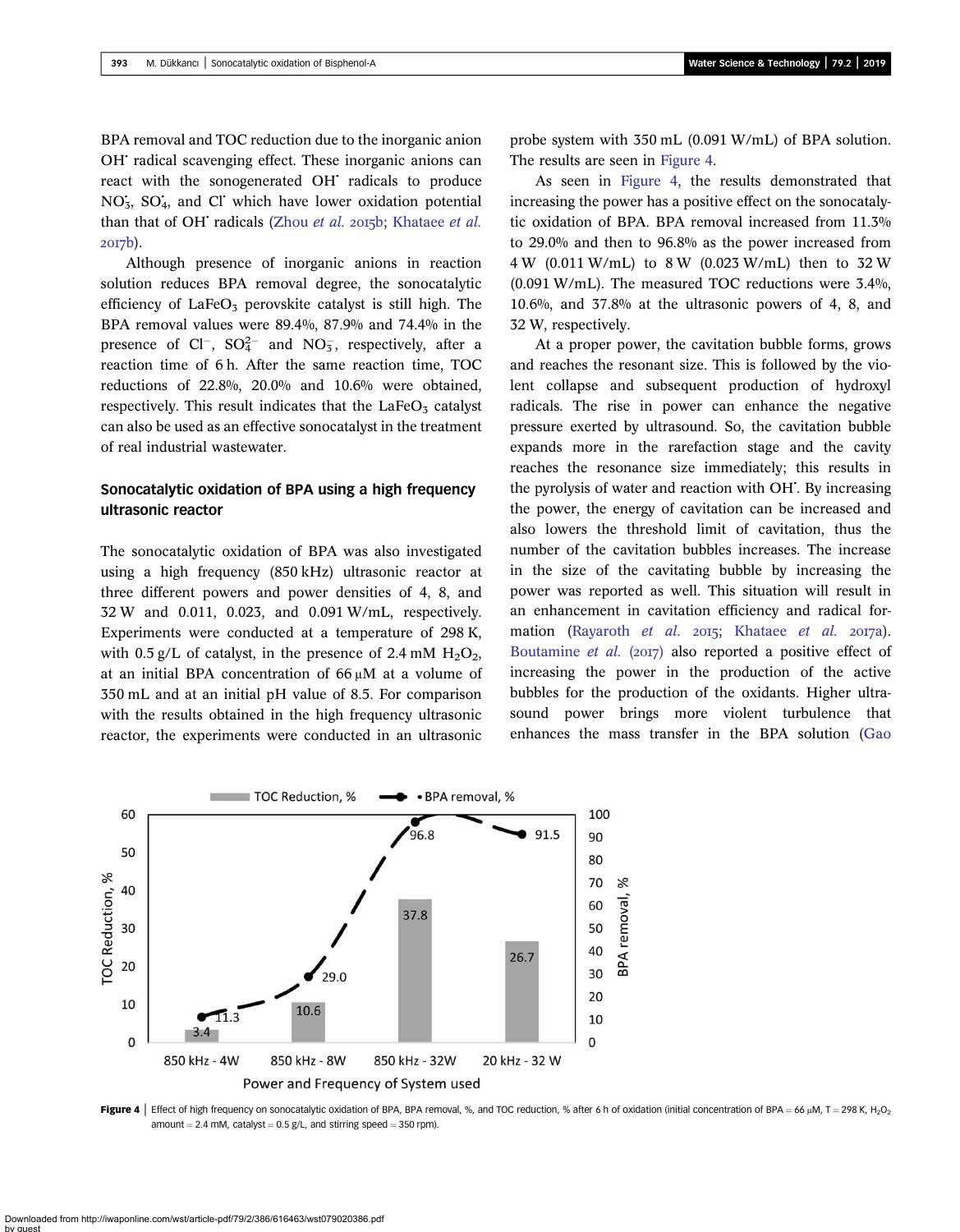[et al.](#page-10-0) 2018). In addition, it caused a continuous cleaning of the catalyst surface for the sonocatalytic process.

When the effect of frequency, 20 kHz and 850 kHz, was studied at the same power density of 0.091 W/mL, the results emphasized that a more or less equal amount of BPA removal was observed with 20 kHz (91.5%) and 850 kHz (96.8%) sonoreactor in the presence of a  $LaFeO<sub>5</sub>$  perovskite catalyst. However, higher mineralization of BPA was achieved in 850 kHz ultrasonic reactor  $(37.8\%)$  than that 20 kHz probe system  $(26.7\%)$ , [Figure 4.](#page-7-0) The diameter of the cavitation bubbles decreases as the frequency increases. At higher frequencies, smaller bubbles require fewer acoustic cycles before reaching the essential resonant size. This leads to transient cavitation events developing at a faster rate per unit time as the frequency is increased because bubble the lifetimes are shorter. A greater number of oscillations increases the mass transfer of HO radicals into the surrounding medium and concurrently increase the diffusion of gases and volatile compounds into the bubble. At high frequencies, however, the resonance bubble size may not be large enough to produce enough energy upon collapse to form sufficient numbers of HO<sup>'</sup> radicals from water, and a point of diminishing returns is reached [\(Beckett & Hua](#page-9-0) 200I).

On the other hand, larger bubbles created in the low frequency of 20 kHz can be split into smaller bubbles, thus the number of bubbles and OH<sup>t</sup> production increases (Kang *[et al.](#page-10-0)* 2015). [Ayanda](#page-9-0) *et al.* (2018) studied the sonocatalytic oxidation of aqueous phenolsulfonphthalein in the presence of nano-Fe/ $H_2O_2$ , and under the studied frequency range of 20–100 kHz, 60 kHz was selected as the optimum frequency. Kang *[et al.](#page-10-0)* ( $2015$ ) found the optimum frequency of 35 kHz in the sonocatalytic oxidation of ibuprofen under the studied frequency range of 35–1,000 kHz.

In each run, the obtained TOC reduction was lower than that BPA removal degree. This result indicates that the BPA mineralization cannot be achieved totally. In other words, it shows that BPA transformed into oxidation-resistant intermediates rather than  $CO<sub>2</sub>$ .

## Comparison of the results obtained from this study and the literature data

The sonocatalytic oxidation of BPA is rarely reported in literature and it is not found in any study on sonocatalytic oxidation of BPA over  $LaFeO<sub>3</sub>$  perovskite type catalyst. Table 2 presents the comparison of studies on sonocatalytic oxidation of BPA over several catalysts in literature and the present study with the studied experimental conditions. In the study done by [Huang](#page-10-0) et al.  $(20I2)$ , sonocatalytic oxidation of BPA was investigated over Fe3O4 sonocatalyst and BPA removal of 100% and TOC reduction of 45.8% were achieved after 8 h with 200 mL of BPA solution. However, in the present study, 500 mL of BPA aqueous solution was used in the runs. In another study done by Lee [et al.](#page-10-0) (2018),  $\beta$ -Bi<sub>2</sub>O<sub>3</sub>/Bi<sub>2</sub>O<sub>2</sub>CO<sub>3</sub> was used as sonocatalyst and under the studied conditions, 60–100% BPA removal was achieved after 6 h of oxidation. However, there was no information on TOC reduction. In the study done by Ioan [et al.](#page-10-0) (2007), sonocatalytic oxidation of BPA was studied over homogeneous Fenton catalyst of  $FeSO<sub>4</sub>$ .7H<sub>2</sub>O. As expected, high BPA removal of 95% was achieved in very short time. However, the usage of homogeneous Fenton catalyst has a number of disadvantages such as sludge generation due to post treatment process, limited pH range, high

| Reference               | <b>Huang et al. (2012)</b> | Lee et al. (2018)                                                                  | Lee et al. (2018)                                                                  | Lee et al. (2018)                                                               | Ioan et al. (2007)                                         | This study         |
|-------------------------|----------------------------|------------------------------------------------------------------------------------|------------------------------------------------------------------------------------|---------------------------------------------------------------------------------|------------------------------------------------------------|--------------------|
| Catalyst                | $Fe3O4$ , 585 mg/L         | $\beta$ -Bi <sub>2</sub> O <sub>3</sub> /<br>$Bi_2O_2CO_3$<br>$50 \,\mathrm{mg/L}$ | $\beta$ -Bi <sub>2</sub> O <sub>3</sub> /<br>$Bi_2O_2CO_3$<br>$50 \,\mathrm{mg/L}$ | $\beta$ -Bi <sub>2</sub> O <sub>3</sub> /<br>$Bi_2O_2CO_3$<br>$10 \text{ mg/L}$ | FeSO <sub>4</sub> .7H <sub>2</sub> O<br>$2.5 \text{ mg/L}$ | LaFeO <sub>3</sub> |
| $H_2O_2$                | $160 \text{ mM}$           |                                                                                    |                                                                                    |                                                                                 | $0.2 \text{ mM}$                                           | $2.4 \text{ mM}$   |
| pН                      |                            | No inf.                                                                            | No inf.                                                                            | No inf.                                                                         | 4                                                          | 3                  |
| BPA initial conc., ppm  | 20 ppm                     | $10$ ppm                                                                           | $10$ ppm                                                                           | $10$ ppm                                                                        | $25$ ppm                                                   | $15$ ppm           |
| Volume of BPA           | $200 \text{ mL}$           | 1 L                                                                                | 1 L                                                                                | 1 <sub>L</sub>                                                                  | $250 \text{ mL}$                                           | $500 \text{ mL}$   |
| BPA removal,%           | $\sim$ 100% after 8 h      | $100\%$ after 6 h                                                                  | $\sim$ 70% after 6 h                                                               | $\sim$ 60% after 6 h                                                            | $\sim$ 95% after 10 min                                    | $95.4\%$ after 6 h |
| TOC reduction,%         | 48.5% after 8 h            | No inf.                                                                            | No inf.                                                                            | No inf.                                                                         | No inf.                                                    | 31.5% After 6 h    |
| Frequency of ultrasound | $40 \mathrm{kHz}$          | 35 kHz                                                                             | $100$ kHz                                                                          | $100 \text{ kHz}$                                                               | 43-47 kHz                                                  | $20$ kHz           |

Table 2 | Comparison of the results obtained from this study and the literature data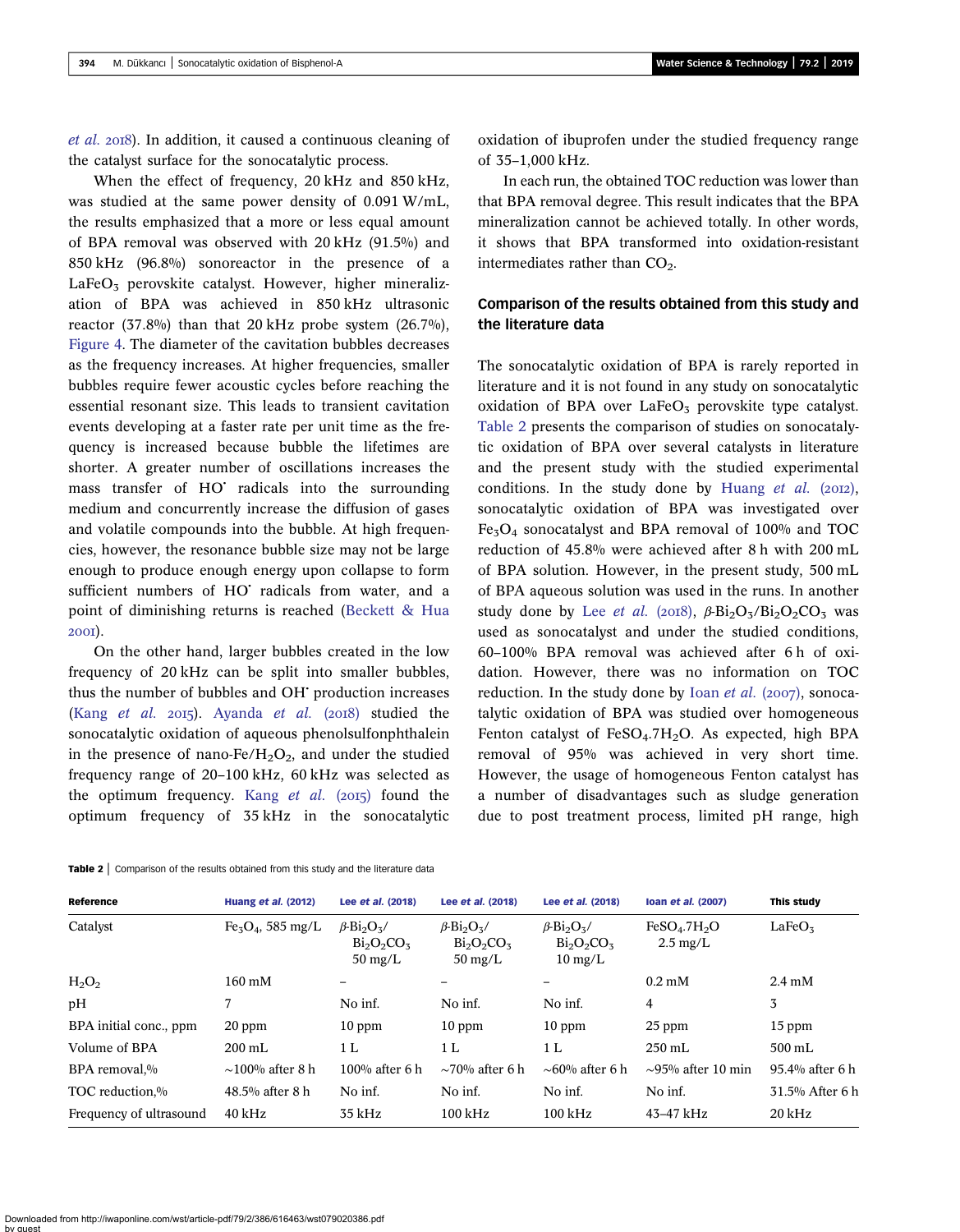<span id="page-9-0"></span>iron discharge to environment and difficulty in iron ion recovery ([Sreeja & Sosamony](#page-10-0) 2016). Besides this, there was no information on TOC reduction. Considering literature survey on the sonocatalytic oxidation of BPA, it can be concluded that  $LaFeO<sub>5</sub>$  showed a high sonocatalytic activity under the studied experimental conditions and it is a promising sonocatalyst for the treatment of wastewater containing BPA.

## **CONCLUSION**

In this study, the sonocatalytic oxidation of BPA was investigated in the presence of an iron containing perovskite catalyst, LaFe $O_3$ . The ultrasonic probe system at 20 kHz and high frequency ultrasonic reactor (850 kHz) were used as the sonication source. The effects of temperature, initial pH value of BPA, catalyst loading, and ultrasonic power were investigated on the sonocatalytic oxidation of BPA. The sonocatalytic process in the presence of  $LaFeO<sub>3</sub>$  perovskite catalyst offers a valuable alternative for the removal and mineralization of BPA. The highest BPA removal of 95.8% was achieved at 308 K, in the presence of 2.4 mM  $H_2O_2$ and 0.5 g/L catalyst at 0.064 W/mL power density using the ultrasonic probe system. An acidic pH of 3.0 was favorable in the sonocatalytic oxidation of BPA. The initial BPA removal rate increased as the catalyst amount increased from 0.25 to 0.5 g/L; however, with a further increase in the catalyst amount to 1 g/L, the initial rates were almost the same. The sonocatalytic oxidation of BPA on a LaFe $O_3$  perovskite catalyst was described by the first order kinetics with an activation energy of 14.9 kJ/mol. The obtained BPA removal (96.8%) using high frequency (850 kHz) ultrasonic reactor was slightly higher than that obtained using low frequency (20 kHz) ultrasonic probe system (91.5%) at the same power density of 0.091 W/mL. Higher mineralization (TOC reduction) of BPA was achieved in 850 kHz ultrasonic reactor (37.8%) than that of the 20 kHz probe system (26.7%). In presence of inorganic anions, the sonocatalytic efficiency of LaFe $O_3$  perovskite catalyst is still high and this result indicates that the LaFe $O_3$  catalyst can also be used as an effective sonocatalyst in the treatment of real industrial wastewater.

Consequently, it may said that the heterogeneous sonocatalytic oxidation system appears as a promising process for the treatment of BPA containing wastewater.

## ACKNOWLEDGEMENTS

This study is supported from the Ege University Scientific Research Fund under project No. 16MÜH125. The author also acknowledges the assistance and guidance of Professor Gönül Gündüz during this study.

### **REFERENCES**

- Afifah, N. & Saleh, R. 2016 Synthesis, characterization and catalytic properties of perovskite LaFeO<sub>3</sub> nanoparticles. Journal of Physics: Conference Series 710, 012030.
- Ahmaruzzaman, M. & Gupta, V. K. 2011 [Rice husk and its ash as](http://dx.doi.org/10.1021/ie201477c) [low cost adsorbents in water and wastewater treatment](http://dx.doi.org/10.1021/ie201477c). Industial & Engineering Chemistry Research 50, 13589–13613.
- Ammar, H. B. 2016 [Sono-Fenton process for metronidazole](http://dx.doi.org/10.1016/j.ultsonch.2016.04.035) [degradation in aqueous solution: effect of acoustic cavitation](http://dx.doi.org/10.1016/j.ultsonch.2016.04.035) [and peroxydisulfate anion.](http://dx.doi.org/10.1016/j.ultsonch.2016.04.035) Ultrasonics Sonochemistry 33, 164–169.
- Asfaram, A., Ghaedi, M., Agarwal, S., Tyagi, I. & Gupta, V. K. [Removal of basic dye Auramine-O by ZnS:Cu nanoparticles](http://dx.doi.org/10.1039/C4RA15637D) [loaded on activated carbon: optimization of parameters using](http://dx.doi.org/10.1039/C4RA15637D) [response surface methodology with central composite design](http://dx.doi.org/10.1039/C4RA15637D). RSC Advances 5, 18438–18540.
- Ayanda, O. S., Nelana, S. M. & Naidoo, E. B. 2018 [Ultrasonic](http://dx.doi.org/10.1016/j.ultsonch.2018.04.012) [degradation of aqueous phenolsulfonphthalein \(PSP\) in the](http://dx.doi.org/10.1016/j.ultsonch.2018.04.012) [presence of nano-Fe/H](http://dx.doi.org/10.1016/j.ultsonch.2018.04.012)<sub>2</sub>[O](http://dx.doi.org/10.1016/j.ultsonch.2018.04.012)<sub>2</sub>. Utrasonics Sonochemistry 47, 29–35.
- Babu, S. G., Aparna, P., Satishkumar, G., Ashokkumar, M. & Neppolian, B. 2017 [Ultrasound assisted mineralization of](http://dx.doi.org/10.1016/j.ultsonch.2016.08.002) organic contaminants using a recylable La[Fe](http://dx.doi.org/10.1016/j.ultsonch.2016.08.002) $O_5$  [and](http://dx.doi.org/10.1016/j.ultsonch.2016.08.002) Fe<sup>3+<[/](http://dx.doi.org/10.1016/j.ultsonch.2016.08.002)sup>/ [persulfate Fenton-like system.](http://dx.doi.org/10.1016/j.ultsonch.2016.08.002) Ultrasonics Sonochemistry 34, 924–930.
- Beckett, M. A. & Hua, I. 2001 [Impact of ultrasonic frequency on](http://dx.doi.org/10.1021/jp003226x) [aqueous sonoluminescence and sonochemistry](http://dx.doi.org/10.1021/jp003226x). The Journal of Physical Chemistry 105, 3796–3802.
- Boutamine, Z., Merouani, S. & Hamdaoui, O. 2017 [Sonochemical](http://dx.doi.org/10.3906/kim-1603-82) [degradation of basic red 29 in aqueous media.](http://dx.doi.org/10.3906/kim-1603-82) Turkish Journal of Chemistry 41, 99–115.
- Chakma, S. & Moholkar, V. S. 2016 [Investigations in sono](http://dx.doi.org/10.1016/j.ultsonch.2015.11.002)[enzymatic degradation of ibuprofen](http://dx.doi.org/10.1016/j.ultsonch.2015.11.002). Ultrasonics Sonochemistry 29, 485–494.
- Chen, X., Dai, J., Shi, G., Li, L., Wang, G. & Yang, H. [Sonocatalytic degradation of Rhodamine B catalyzed by](http://dx.doi.org/10.1016/j.ultsonch.2015.08.010) β[-Bi](http://dx.doi.org/10.1016/j.ultsonch.2015.08.010)2[O](http://dx.doi.org/10.1016/j.ultsonch.2015.08.010)<sup>3</sup> [particles under ultrasonic irradiation.](http://dx.doi.org/10.1016/j.ultsonch.2015.08.010) Ultrasonics Sonochemistry 29, 172–177.
- Dükkancı, M. 2016 [Degradation of Bisphenol-A using a sonophoto](http://dx.doi.org/10.3906/kim-1602-59) [Fenton-like hybrid process over a LaFeO](http://dx.doi.org/10.3906/kim-1602-59)<sub>3</sub> [perovskite catalyst](http://dx.doi.org/10.3906/kim-1602-59) and a comparison of its activity with that of a  $TiO<sub>2</sub>$ [photocatalyst.](http://dx.doi.org/10.3906/kim-1602-59) Turkish Journal of Chemistry 40, 784–801.
- Dükkancı, M. 2017 A parametric study on the heterogeneous photo-Fenton-like oxidation of bisphenol-A over an Fe/TiO<sub>2</sub> catalyst under visible light. Journal of Polytechnic 20, 25–36.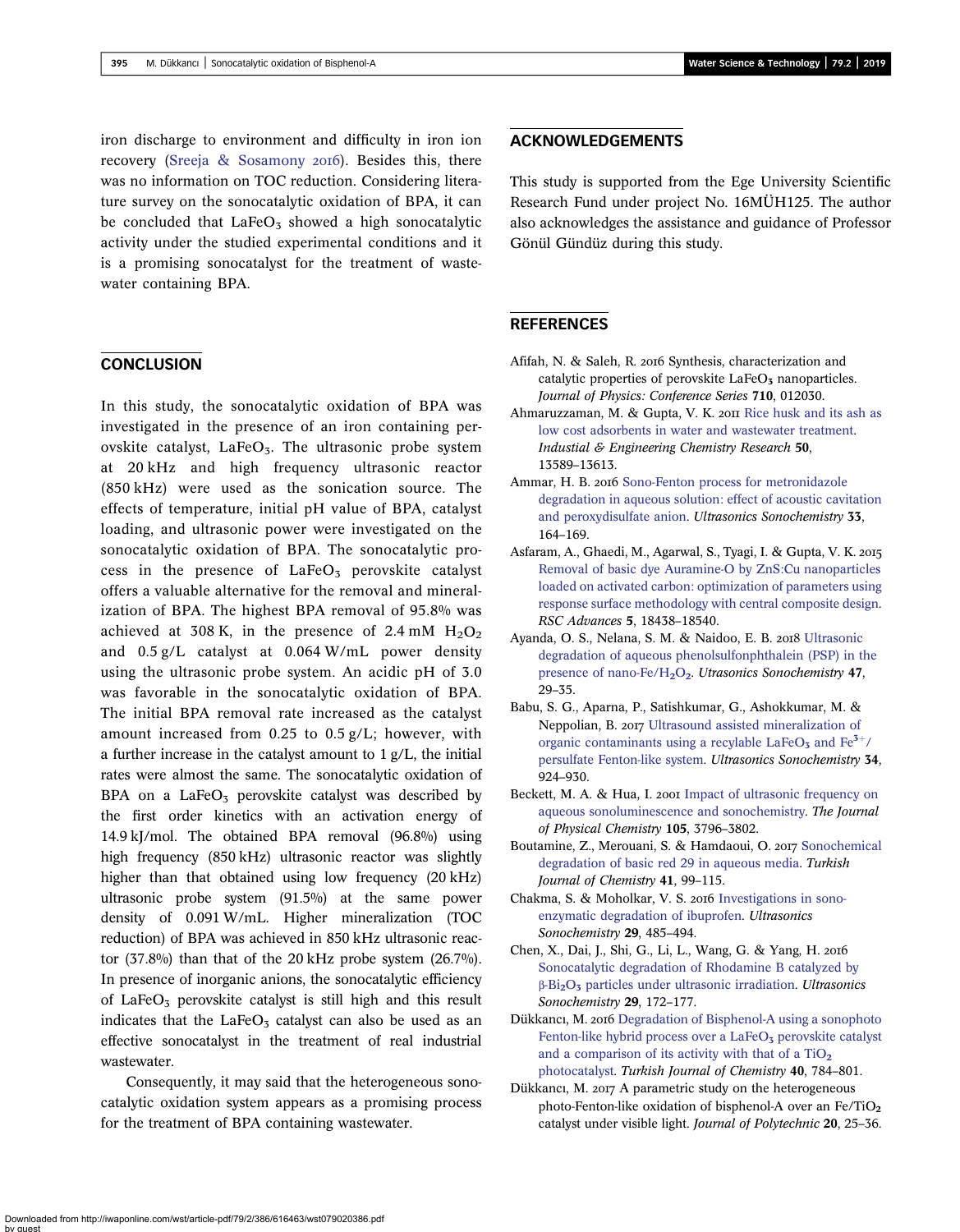<span id="page-10-0"></span>Dükkancı, M. 2018 [Sono-photo-Fenton oxidation of Bisphenol-A](http://dx.doi.org/10.1016/j.ultsonch.2017.04.040) [over a LaFeO](http://dx.doi.org/10.1016/j.ultsonch.2017.04.040)<sub>3</sub> [perovskite catalyst](http://dx.doi.org/10.1016/j.ultsonch.2017.04.040). Ultrasonics Sonochemistry 40, 110–116.

Eskandarloo, H., Badiei, A., Behnajady, M. A. & Ziarani, G. M. [Ultrasonic-assisted degradation of phenazopyridine with](http://dx.doi.org/10.1016/j.ultsonch.2015.07.012) [a combination of Sm-doped ZnO nanoparticles and](http://dx.doi.org/10.1016/j.ultsonch.2015.07.012) [inorganic oxidants.](http://dx.doi.org/10.1016/j.ultsonch.2015.07.012) Ultrasonics Sonochemistry 28, 169–177.

Gao, Y., Gao, N., Wang, W., Kang, S., Xu, J. & Xiang, H. [Ultrasound assisted heterogeneous activation of persulfate by](http://dx.doi.org/10.1016/j.ultsonch.2018.07.001) [nano zero-valent iron \(nZIV\) for the propranolol degradation](http://dx.doi.org/10.1016/j.ultsonch.2018.07.001) [in water](http://dx.doi.org/10.1016/j.ultsonch.2018.07.001). Ultrasonics Sonochemistry 49, 33–40.

Ghaedi, M., Hajjati, S., Mahmudi, Z., Tyagi, I., Agarwal, S., Maity, A. & Gupta, V. K. 2015 [Modeling of competitive ultrasonic](http://dx.doi.org/10.1016/j.cej.2014.12.090) assisted removal of the dyes – [Methylene blue and Safranin-O](http://dx.doi.org/10.1016/j.cej.2014.12.090) using  $Fe<sub>3</sub>O<sub>4</sub>$  $Fe<sub>3</sub>O<sub>4</sub>$  $Fe<sub>3</sub>O<sub>4</sub>$  [nanoparticles](http://dx.doi.org/10.1016/j.cej.2014.12.090). Chemical Engineering Journal 268, 28–37.

Gogate, P. R. & Pandit, A. B. 2004 [Sonophotocatalytic reactors for](http://dx.doi.org/10.1002/aic.10079) [wastewater treatment: a critical review](http://dx.doi.org/10.1002/aic.10079). AIChE Journal 50/5, 1051–1079.

Gültekin, I. & Ince, N. H. 2008 [Ultrasonic destruction of](http://dx.doi.org/10.1016/j.ultsonch.2007.05.005) [bisphenol-A: the operating parameters.](http://dx.doi.org/10.1016/j.ultsonch.2007.05.005) Ultrasonics Sonochemistry 15, 524–529.

Gupta, V. K., Jain, R., Nayak, A., Agarwal, S. & Shrivastava, M. [Removal of the hazardous dye](http://dx.doi.org/10.1016/j.msec.2011.03.006)—Tartrazine by [photodegradation on titanium dioxide surface](http://dx.doi.org/10.1016/j.msec.2011.03.006). Material Science and Engineering C 31, 1062-1067.

He, L. L., Liu, X. P., Wang, Y. X., Wang, Z. X., Yang, Y. J., Gao, Y. P., Liu, B. & Wang, X. 2016 [Sonochemical degradation of](http://dx.doi.org/10.1016/j.ultsonch.2016.04.028) methyl orange in the presence of  $Bi<sub>2</sub>WO<sub>6</sub>$  $Bi<sub>2</sub>WO<sub>6</sub>$  $Bi<sub>2</sub>WO<sub>6</sub>$ [: effect of operating](http://dx.doi.org/10.1016/j.ultsonch.2016.04.028) [parameters and the generated reactive oxygen species](http://dx.doi.org/10.1016/j.ultsonch.2016.04.028). Ultrasonics Sonochemistry 33, 90–98.

Hu, R., Li, C., Wang, X., Sun, Y., Jia, H., Su, H. & Zhang, Y. Photocatalytic activities of LaFe $O_5$  [and La](http://dx.doi.org/10.1016/j.catcom.2012.09.012)<sub>2</sub>[FeTiO](http://dx.doi.org/10.1016/j.catcom.2012.09.012)<sub>6</sub> [in](http://dx.doi.org/10.1016/j.catcom.2012.09.012) [chlorophenol degradation under visible light.](http://dx.doi.org/10.1016/j.catcom.2012.09.012) Catalysis Communications 29, 35–39.

Huang, R., Fang, Z., Yan, X. & Cheng, W. 2012 [Heterogeneous](http://dx.doi.org/10.1016/j.cej.2012.05.035) sono-Fenton catalytic degradation of bisphenol A by  $Fe<sub>3</sub>O<sub>4</sub>$ [magnetic nanoparticles under neutral condition](http://dx.doi.org/10.1016/j.cej.2012.05.035). Chemical Engineering Journal 197, 242–249.

Inoue, M., Masuda, Y., Okada, F., Sakurai, A., Takahashi, I. & Sakakibara, M. 2008 [Degradation of bisphenol A using](http://dx.doi.org/10.1016/j.watres.2007.10.006) [Sonochemical reactions.](http://dx.doi.org/10.1016/j.watres.2007.10.006) Water Research 42, 1379–1386.

Ioan, I., Wilson, S., Lundanes, E. & Neculai, A. 2007 [Comparison](http://dx.doi.org/10.1016/j.jhazmat.2006.08.015) [of Fenton and sono-Fenton bisphenol A degradation.](http://dx.doi.org/10.1016/j.jhazmat.2006.08.015) Journal of Hazardous Materials 142, 559–563.

Kang, K., Jang, M., Cui, M., Qiu, P., Na, S. & Son, Y. [Enhanced sonocatalytic treatment of ibuprofen by](http://dx.doi.org/10.1016/j.cej.2014.10.106) [mechanical mixing and reusable magnetic core titanium](http://dx.doi.org/10.1016/j.cej.2014.10.106) [dioxide.](http://dx.doi.org/10.1016/j.cej.2014.10.106) Chemical Engineering Journal 264, 522–530.

Khataee, A., Kayan, B., Gholami, P., Kalderis, D., Dinpazhoh, L. & Akay, S. 2017a [Sonocatalytic degradation of an](http://dx.doi.org/10.1016/j.ultsonch.2017.04.018) anthraquinone dye using  $TiO<sub>2</sub>$ [-biochar nanocomposite](http://dx.doi.org/10.1016/j.ultsonch.2017.04.018). Ultrasonics Sonochemitry 39, 120–128.

Khataee, A., Kayan, B., Peyman, G., Kalderis, D. & Akay, S. 2017b [Sonocatalytic degradation of Reactive Yellow 39 using](http://dx.doi.org/10.1016/j.ultsonch.2017.05.023) [synthesized ZrO](http://dx.doi.org/10.1016/j.ultsonch.2017.05.023)<sub>2</sub> [nanoparticles on biochar.](http://dx.doi.org/10.1016/j.ultsonch.2017.05.023) Ultrasonics Sonochemistry 39, 540–549.

Khataee, A., Gholami, P., Kayan, B., Kalderis, D. & Dinpazhoh, L. 2018 [Synthesis of ZrO](http://dx.doi.org/10.1016/j.ultsonch.2018.05.008)<sub>2</sub> [nanoparticles on pumice and tuff for](http://dx.doi.org/10.1016/j.ultsonch.2018.05.008) [sonocatalytic degradation of rifampin](http://dx.doi.org/10.1016/j.ultsonch.2018.05.008). Ultrasonics Sonochemistry 48, 349–361.

Kidak, R. & Ince, N. H. 2006 [Effects of operating parameters on](http://dx.doi.org/10.1016/j.jhazmat.2006.04.021) [sonochemical decomposition of phenol](http://dx.doi.org/10.1016/j.jhazmat.2006.04.021). Journal of Hazardous Materials 137, 1453–1457.

Lee, G., Ibrahim, S., Kittappa, S., Park, H. & Park, C. M. [Sonocatalytic activity of a heterostructured](http://dx.doi.org/10.1016/j.ultsonch.2018.02.015)  $β$ -Bi<sub>2</sub>[O](http://dx.doi.org/10.1016/j.ultsonch.2018.02.015)<sub>3<[/](http://dx.doi.org/10.1016/j.ultsonch.2018.02.015)sub>/  $Bi<sub>2</sub>O<sub>2</sub>CO<sub>3</sub>$  $Bi<sub>2</sub>O<sub>2</sub>CO<sub>3</sub>$  $Bi<sub>2</sub>O<sub>2</sub>CO<sub>3</sub>$  $Bi<sub>2</sub>O<sub>2</sub>CO<sub>3</sub>$  $Bi<sub>2</sub>O<sub>2</sub>CO<sub>3</sub>$  $Bi<sub>2</sub>O<sub>2</sub>CO<sub>3</sub>$  [nanoplate in degradation of bisphenol A.](http://dx.doi.org/10.1016/j.ultsonch.2018.02.015) Ultrasonics Sonochemistry 44, 64–72.

Mason, T. J. & Lorimer, J. P. 2002 Applied Sonochemistry: The use of Power Ultrasound in Chemistry and Processing. Wiley-WCH, Weinheim, Germany, pp. 42–45.

Mason, T. J. & Peters, D. 2002 Practical Sonochemistry: Power Ultrasound Uses and Applications, 2nd edn. Horwood Publishing, Woodgate, UK, pp. 8–11.

Mirzaei, A., Chen, Z., Haghighat, F. & Yerushalmi, L. [Removal of pharmaceuticals and endocrine disrupting](http://dx.doi.org/10.1016/j.scs.2016.08.004) [compounds from water by zinc oxide-based photocatalytic](http://dx.doi.org/10.1016/j.scs.2016.08.004) [degradation: a review.](http://dx.doi.org/10.1016/j.scs.2016.08.004) Sustainable Cities and Society 27, 407–418.

Mittal, A., Mittal, J., Malviya, A. & Gupta, V. K. 2010 [Removal and](http://dx.doi.org/10.1016/j.jcis.2010.01.007) [recovery of Chrysoidine Y from aqueous solutions by waste](http://dx.doi.org/10.1016/j.jcis.2010.01.007) [materials](http://dx.doi.org/10.1016/j.jcis.2010.01.007). Journal of Colloid and Interface Science 344, 497–507.

Mohammadi, N., Khani, H., Gupta, V. K., Amereh, E. & Agarwal, S. 2011 [Adsorption process of methyl orange dye onto](http://dx.doi.org/10.1016/j.jcis.2011.06.067) [mesoporous carbon material-kinetic and thermodynamic](http://dx.doi.org/10.1016/j.jcis.2011.06.067) [studies](http://dx.doi.org/10.1016/j.jcis.2011.06.067). Journal of Colloid and Interface Science 362, 457–462.

Rayaroth, M. P., Aravind, U. K. & Aravindakumar, C. T. [Sonochemical degradation of Coomassie Brilliant Blue:](http://dx.doi.org/10.1016/j.chemosphere.2014.08.037) [effect of frequency, power density, pH and various additives](http://dx.doi.org/10.1016/j.chemosphere.2014.08.037). Chemosphere 119, 848–855.

Saravanan, R., Karthikeyan, S., Gupta, V. K., Sekaran, G., Narayanan, V. & Stephen, A. 2013a [Enhanced photocatalytic](http://dx.doi.org/10.1016/j.msec.2012.08.011) [activity of ZnO/CuO nanocomposite for the degradation of](http://dx.doi.org/10.1016/j.msec.2012.08.011) [textile dye on visible light illumination.](http://dx.doi.org/10.1016/j.msec.2012.08.011) Materials Science and Engineering  $C$  33, 91-98.

Saravanan, R., Joicy, S., Gupta, V. K., Narayanan, V. & Stephen, A. a b [Visible light induced degradation of methylene blue](http://dx.doi.org/10.1016/j.msec.2013.07.034) using  $CeO<sub>2</sub>/V<sub>2</sub>O<sub>5</sub>$  $CeO<sub>2</sub>/V<sub>2</sub>O<sub>5</sub>$  $CeO<sub>2</sub>/V<sub>2</sub>O<sub>5</sub>$  $CeO<sub>2</sub>/V<sub>2</sub>O<sub>5</sub>$  $CeO<sub>2</sub>/V<sub>2</sub>O<sub>5</sub>$  and  $CeO<sub>2</sub>/CuO$  catalysts. *Materials* Science and Engineering C 33, 4725-4731.

Saravanan, R., Khan, M. M., Gupta, V. K., Mosquera, E., Gracia, F., Narayanan, V. & Stephen, A. 2015 [Zno/Ag/CdO](http://dx.doi.org/10.1016/j.jcis.2015.04.035) [nanocomposites for visible light-induced photocatalytic](http://dx.doi.org/10.1016/j.jcis.2015.04.035) [degradation of industrial textile effluents](http://dx.doi.org/10.1016/j.jcis.2015.04.035). Journal of Colloid and Interface Science 452, 126–133.

Smith, J. M. 1981 Chemical Engineering Kinetics, 3rd edn. McGraw-Hill, New York, NY, USA, pp. 389–470.

Sreeja, P. H. & Sosamony, K. J. 2016 [A comparative study of](http://dx.doi.org/10.1016/j.protcy.2016.05.065) [homogeneous and heterogeneous photo-Fenton Process for](http://dx.doi.org/10.1016/j.protcy.2016.05.065) [textile wastewater treatment](http://dx.doi.org/10.1016/j.protcy.2016.05.065). Procedia Technology 24, 217–223.

Torres, R. A., Abdelmalek, F., Combet, E., Pétrier, C. & Pulgarin, C. [A comparative study of ultrasonic cavitation and Fenton](http://dx.doi.org/10.1016/j.jhazmat.2007.04.056)'s

Downloaded from http://iwaponline.com/wst/article-pdf/79/2/386/616463/wst079020386.pdf by guest